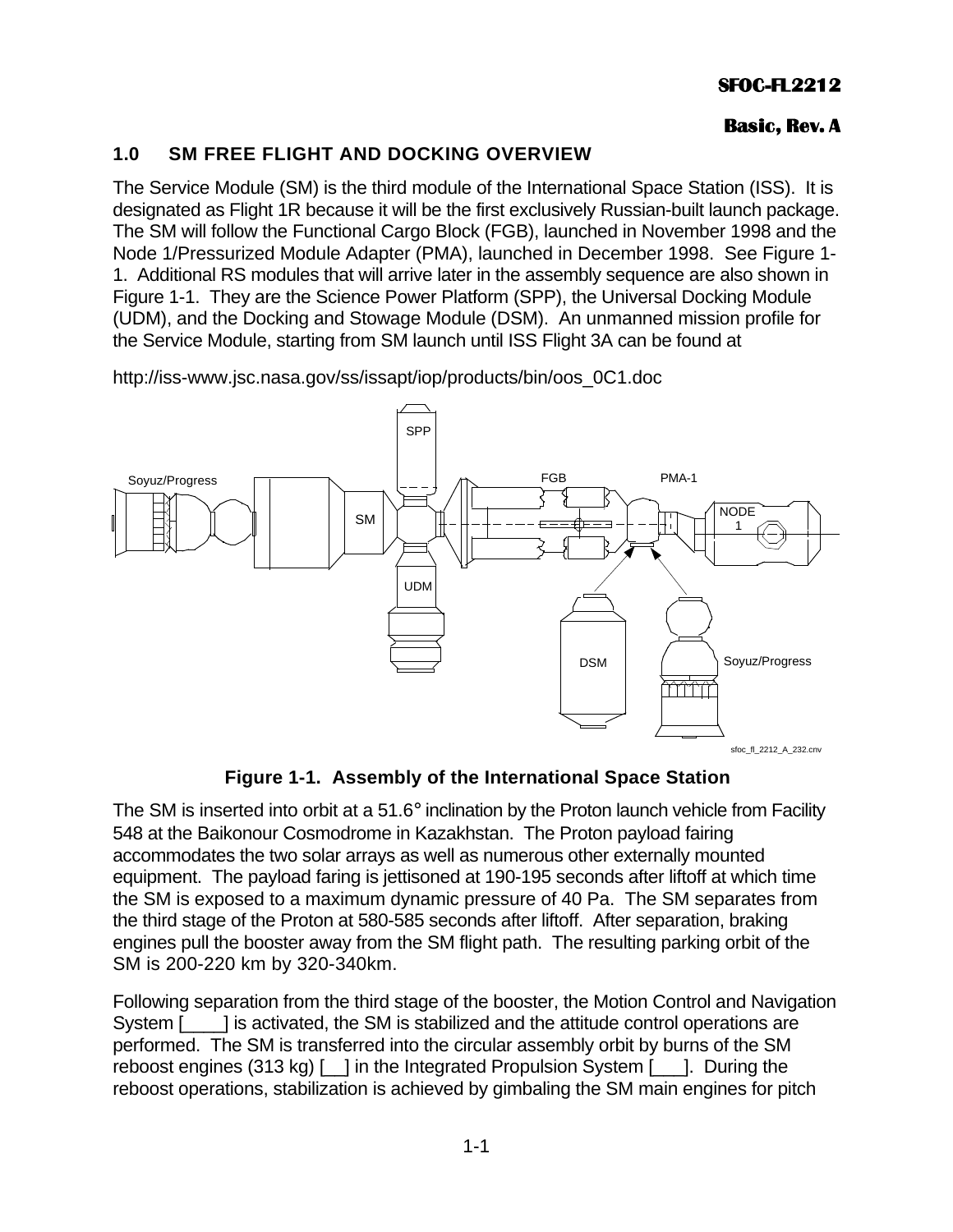### **Basic, Rev. A**

and yaw control and by using the smaller SM Attitude Control Thrusters (13.3 kg) [ ] for roll stabilization.

For the rendezvous operation, the SM is the passive vehicle and ISS, consisting of the FGB and Node, becomes the active vehicle. The FGB performs the long-range rendezvous maneuvers with MCC-M support. The FGB maintains the ISS stack in X-nadir spin until the MCC-M verifies that the SM has been successfully inserted into the rendezvous orbit. For the final rendezvous and docking, the FGB uses the Kurs system. The FGB/Node stack approaches the SM with Node 1 in the direction of flight. When braking is required, the FGB will rotate 180° for the braking burn, fire, and then maneuver back to the Node 1 'leading' attitude  $(+X_{ISS}VV)$ . (See Figure 2-1.) Multiple sets of such maneuvers are expected prior to docking. The FGB will eventually dock to the SM forward axial port which contains the passive side of the hybrid probe and cone docking mechanism.

After docking is complete, the SM assumes responsibility for attitude control and reboost. Many of the FGB systems are deactivated. From this point the FGB serves primarily as a propellant storage facility and provider of pressurized volume.

Approximately 2 weeks after the FGB docking to the SM, the first ISS Progress vehicle will dock automatically to the aft SM port  $(-X_{\text{ice}}$  port), which contains a probe and drogue docking assembly. The Progress will then assume primary responsibility for reboost and propulsive maneuvers of the ISS. The Progress will transfer excess propellant to the FGB propellant tanks by lines routed through the SM. Several Progress flights per year will resupply the ISS with propellant, gases, and dry cargo. In addition to the aft SM port, the Progress will also be able to transfer propellant in contingencies through the FGB  $+Z_{ISS}$  port or the UDM  $+Z_{\text{ISS}}$  port.

The first ISS Soyuz will deliver three crewmembers to the ISS on Flight 2R and the ISS will become permanently manned. The Soyuz will dock to the SM aft port  $(-X_{\text{ISS}}$  port) and will provide the capability for emergency crew return.

At the initial and advanced stages of the ISS assembly and operation, the SM will provide for routine docking of transport and cargo transport vehicles, ISS attitude control, and orbital correction, as well as control of other station vehicles. The SM, as a whole, is the structural and functional center of the Russian Segment (RS), providing accommodation and work stations for the crew, as well as supporting radio communications and research program equipment.

The basic requirements for the SM design are as follows:

- Total service life in orbit of up to 15 years
- Life support for a crew of up to six persons
- Accommodation of four docking ports, consisting of docking units, Kurs antennas, and docking targets